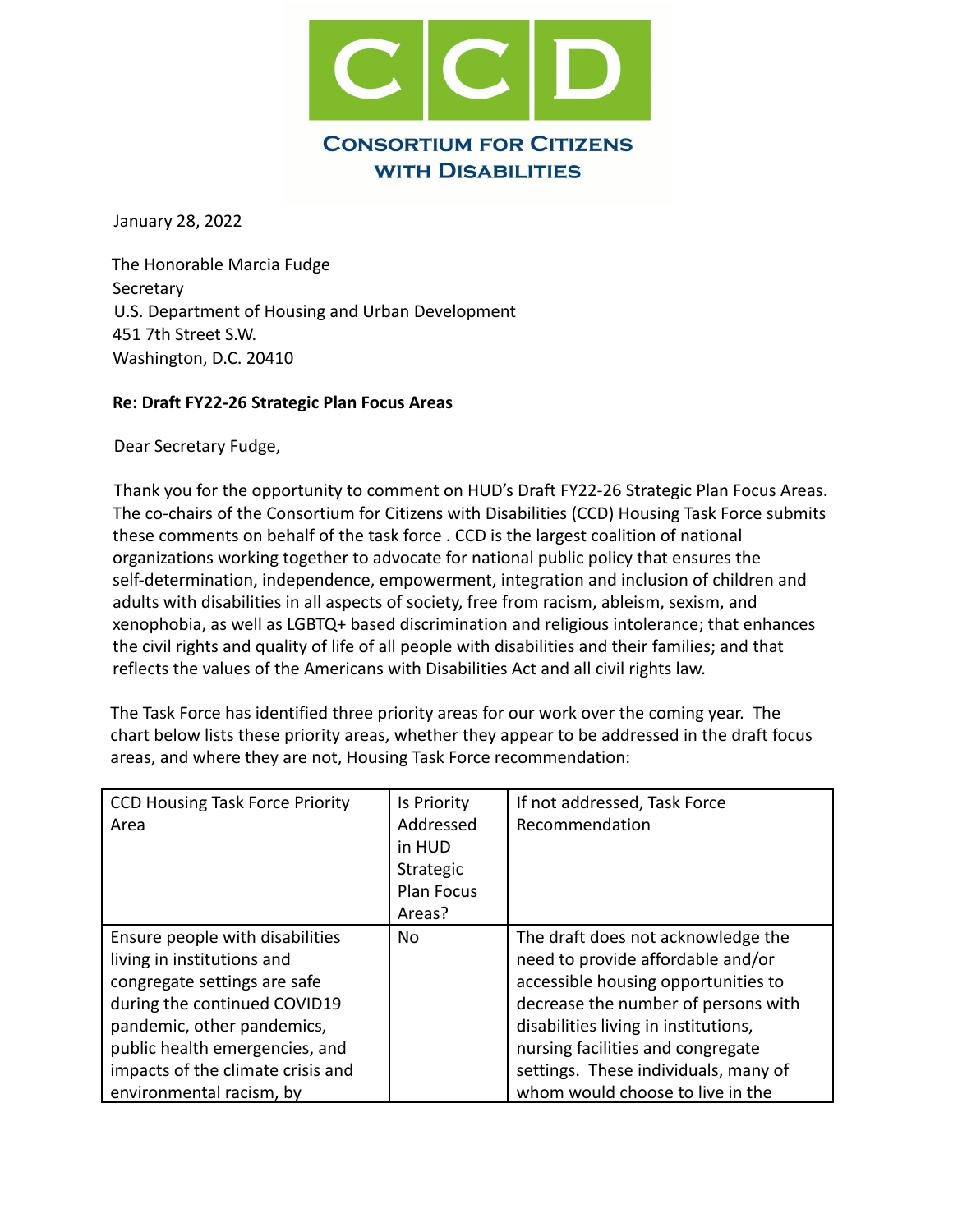| increasing opportunities to move   |           | community if affordable and                     |
|------------------------------------|-----------|-------------------------------------------------|
| into to affordable, accessible     |           | accessible housing were available,              |
| housing in their community of      |           | were disproportionately impacted by             |
| choice.                            |           | COVID <sup>1</sup> . This must be a priority as |
|                                    |           | part of HUD's Support for                       |
|                                    |           | Underserved Communities.                        |
| Increase integrated, equitable,    | <b>No</b> | HUD's production goals must                     |
| safe, affordable, and accessible   |           | specifically provide for the                    |
| housing opportunities for people   |           | development of accessible housing               |
| with disabilities, through housing |           | and to ensure that people with                  |
| production, preservation, and      |           | disabilities have the opportunity to            |
| protection, via increasing         |           | live in integrated settings with access         |
| funding and strategic              |           | to community-based supports on a                |
| implementation of programs         |           | voluntary basis. This must be a                 |
| such as Housing Choice Voucher     |           | priority as part of HUD's focus area to         |
| program, including the             |           | Ensure Access to and Increase the               |
| Mainstream program, and the        |           | Production of Affordable Housing.               |
| Section 811 PRA program.           |           |                                                 |
| Help enhance fair housing laws,    | Yes       |                                                 |
| regulations, guidance and          |           |                                                 |
| practices for people with          |           |                                                 |
| disabilities and other protected   |           |                                                 |
| classes within HUD, DOJ, HHS,      |           |                                                 |
| the White house and other key      |           |                                                 |
| federal agencies.                  |           |                                                 |
|                                    |           |                                                 |

We hope HUD will acknowledge the needs of people with disabilities who are extremely low-income but are not homeless by incorporating these recommendations.

Thank you for the opportunity to comment on the Strategic Plan Focus Areas.

Sincerely,

Allie Cannington [Allie@thekelsey.org](mailto:Allie@thekelsey.org) Co-Chair Consortium on Citizens with Disabilities Housing Task Force

<sup>&</sup>lt;sup>1</sup> See for example

[https://www.kff.org/coronavirus-covid-19/issue-brief/nursing-homes-experienced-steeper-increase-in-covid](https://www.kff.org/coronavirus-covid-19/issue-brief/nursing-homes-experienced-steeper-increase-in-covid-19-cases-and-deaths-in-august-2021-than-the-rest-of-the-country/#:~:text=COVID%2D19%20cases%20also%20increased,growing%20from%205%2C700%20to%2029%2C600) [-19-cases-and-deaths-in-august-2021-than-the-rest-of-the-country/#:~:text=COVID%2D19%20cases%20a](https://www.kff.org/coronavirus-covid-19/issue-brief/nursing-homes-experienced-steeper-increase-in-covid-19-cases-and-deaths-in-august-2021-than-the-rest-of-the-country/#:~:text=COVID%2D19%20cases%20also%20increased,growing%20from%205%2C700%20to%2029%2C600) [lso%20increased,growing%20from%205%2C700%20to%2029%2C600\)](https://www.kff.org/coronavirus-covid-19/issue-brief/nursing-homes-experienced-steeper-increase-in-covid-19-cases-and-deaths-in-august-2021-than-the-rest-of-the-country/#:~:text=COVID%2D19%20cases%20also%20increased,growing%20from%205%2C700%20to%2029%2C600).